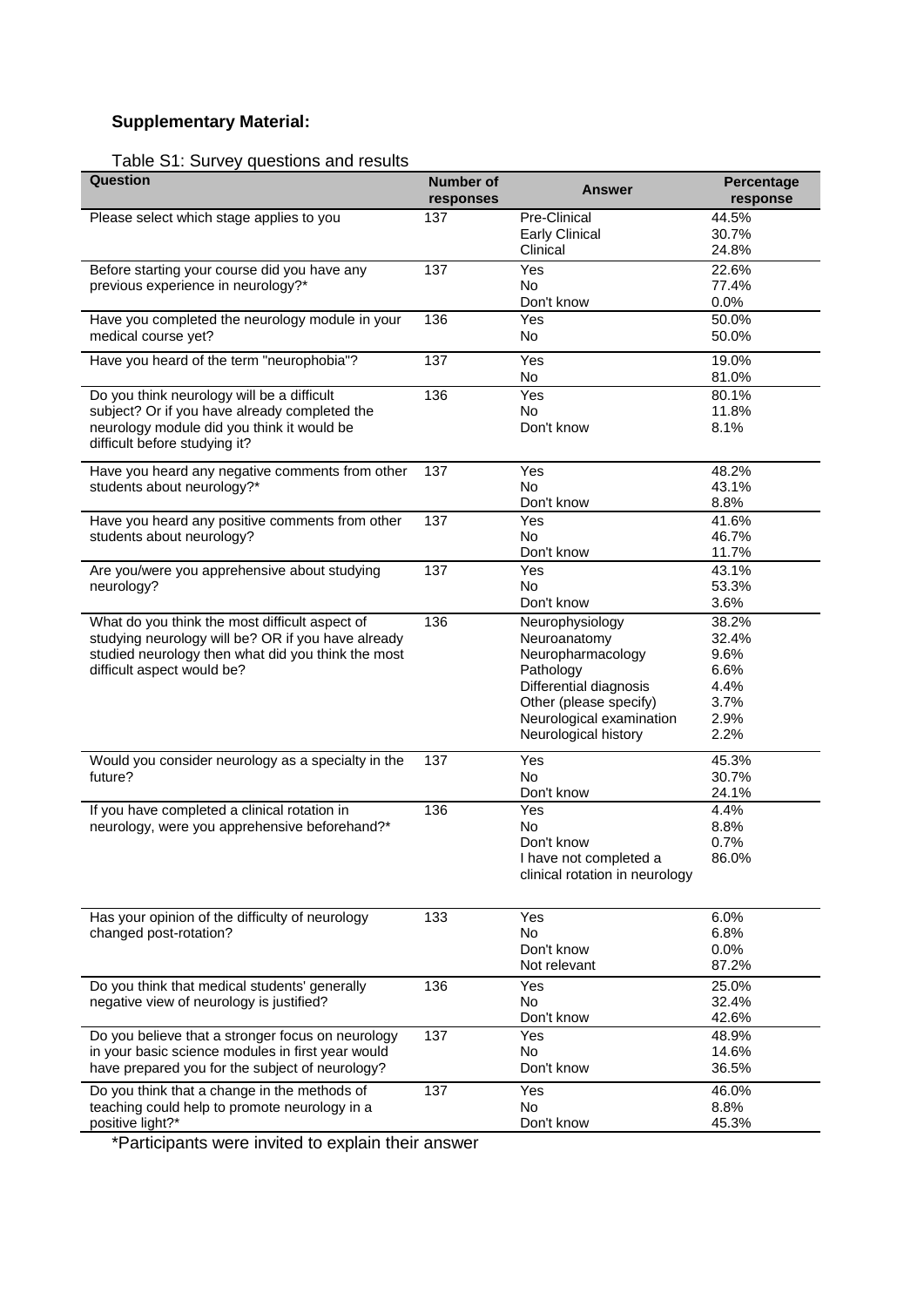| --                                                                                                                                                                   | <b>Number of</b> | <b>Options</b>                                                                                          | Average                                              |
|----------------------------------------------------------------------------------------------------------------------------------------------------------------------|------------------|---------------------------------------------------------------------------------------------------------|------------------------------------------------------|
| Question                                                                                                                                                             | responses        |                                                                                                         | answer                                               |
| Please rate on a scale of 1-10 how difficult you think each<br>of the following subjects will be/are (1 being not very<br>difficult and 10 being the most difficult) | 134              | neurology<br>oncology<br>nephrology<br>endocrinology<br>cardiology<br>gastroenterology<br>genitourinary | 7.76<br>7.09<br>6.45<br>6.15<br>5.77<br>5.68<br>5.61 |

## Table S2: Comparison of neurology to six specialities

## Before starting your course did you have any previous experience in neurology?



**Figure S1: Students were asked the question: "Before starting your course did you have any previous experience in neurology?" Students were then asked to explain their answer. n=137**



**Figure S2: Students were asked the question: "Have you heard of the term "neurophobia"?" n=137**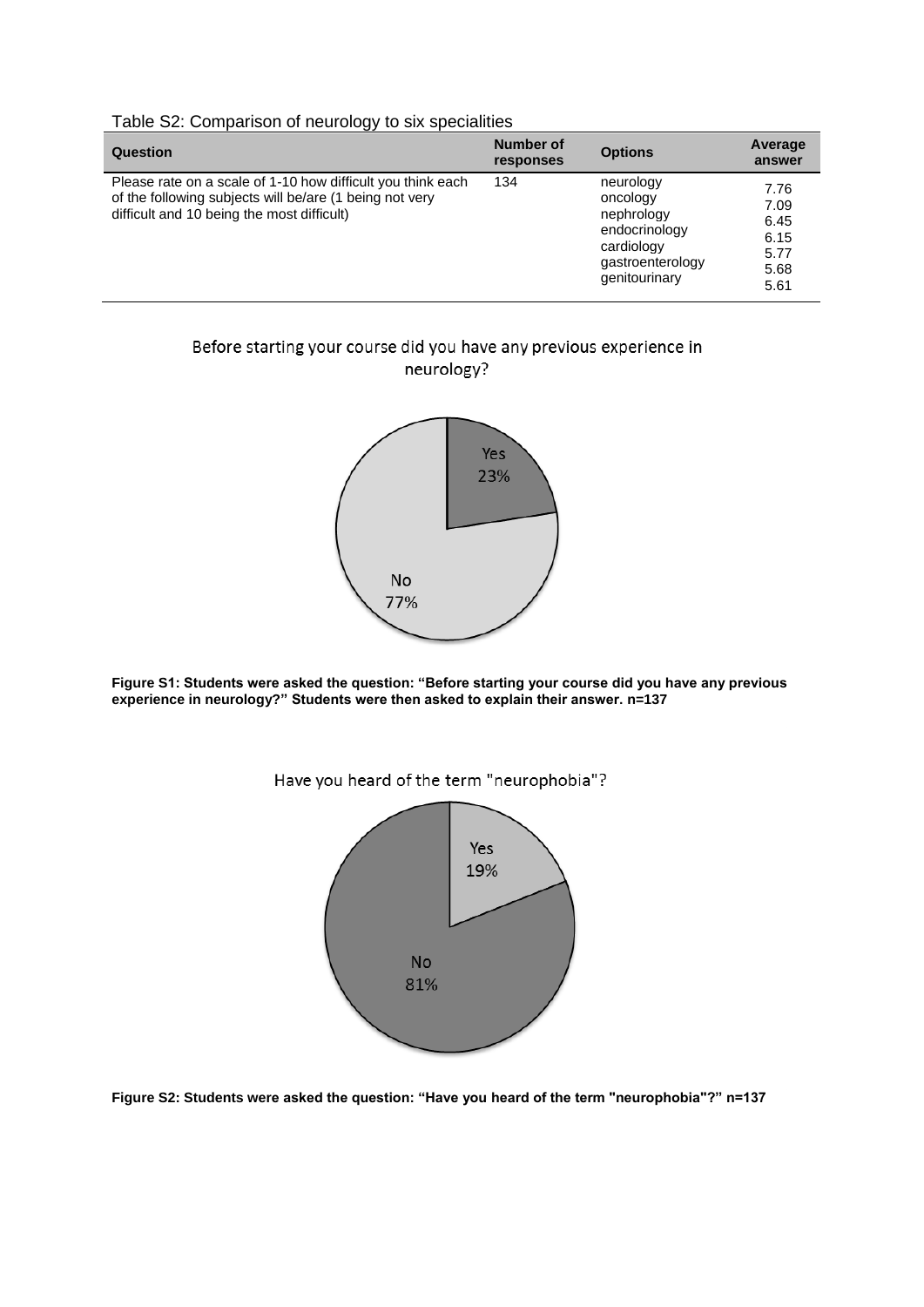Students' perceived difficulty of neurology



**Figure S3: Students were asked: "Do you think neurology will be a difficult subject? OR If you have already completed the neurology module did you think it would be difficult before studying it?" n=136**

Have you heard any negative comments from other students about neurology?



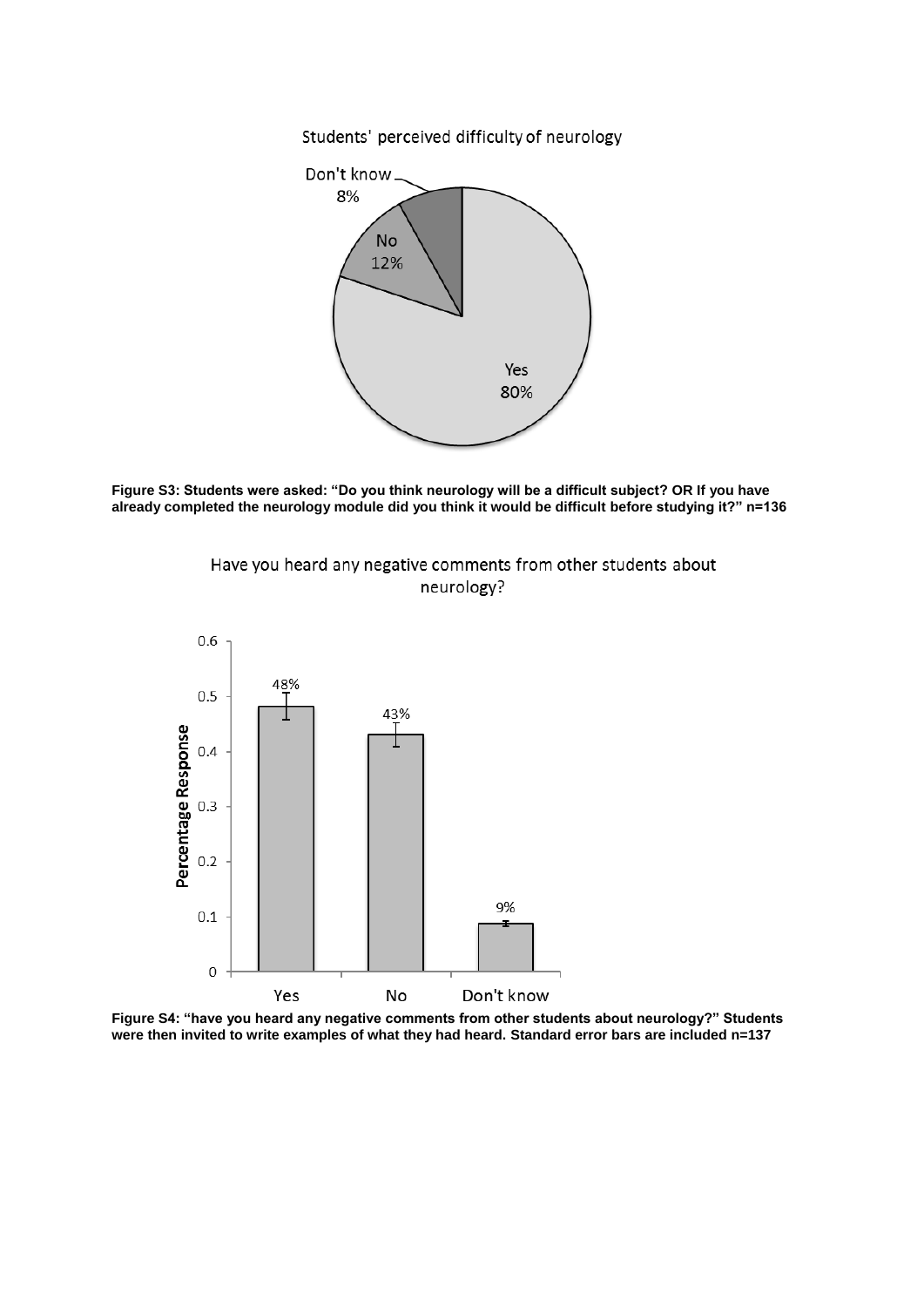



**Figure S5: "Have you heard any positive comments from other students about neurology?" Students were then asked to outline what they had heard. n=137**

Do you think that medical students' generally negative view of neurology is justified?



**Figure S6: Students were asked "Do you think that medical students' generally negative view of neurology is justified?" n=136**